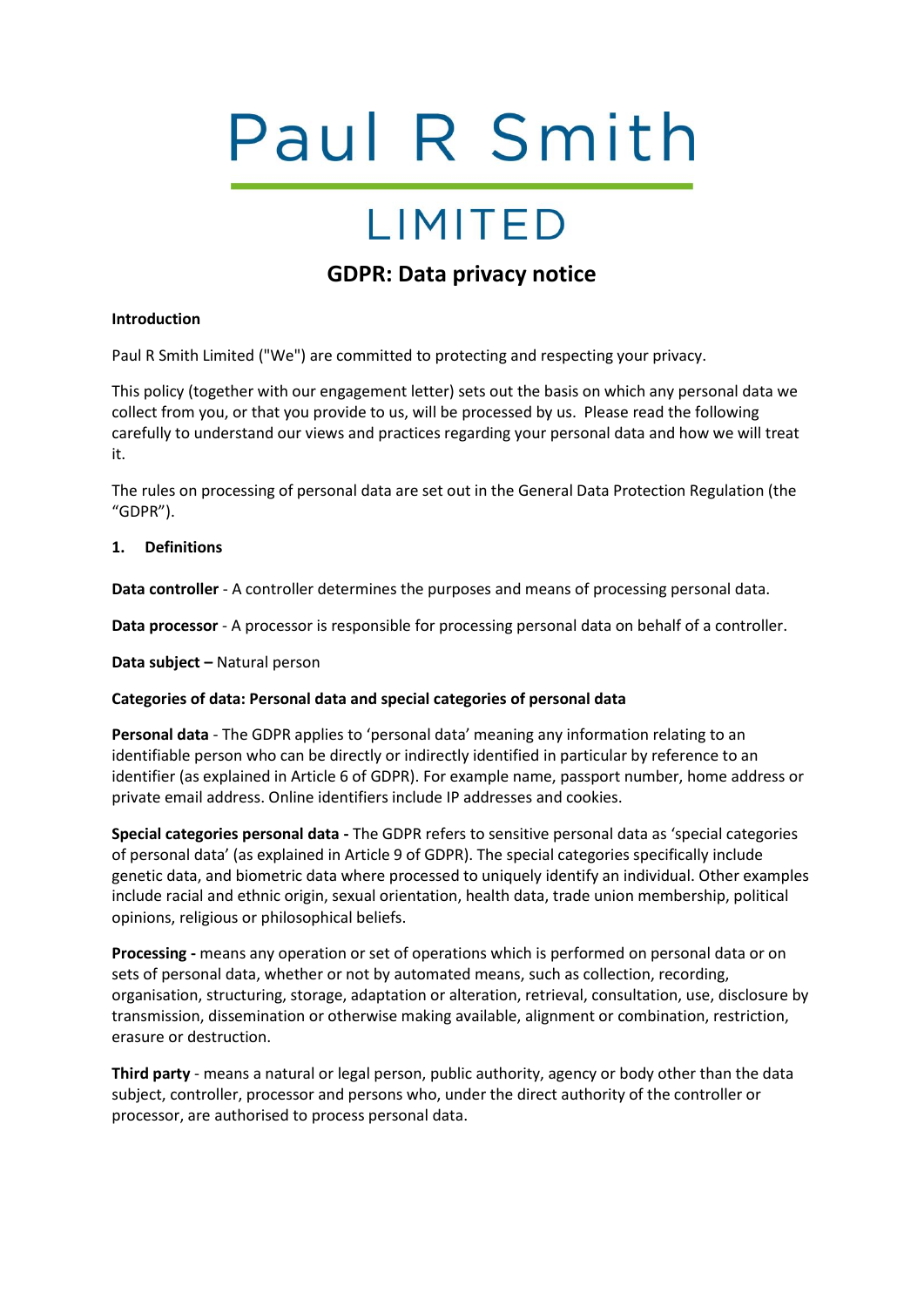#### **2. Who are we?**

Paul R Smith Limited is the data controller. This means we decide how your personal data is processed and for what purposes. Our contact details are: paul@paulrsmithltd.com or 01422 400003. For all data matters contact Paul Smith

#### **3. The purpose(s) of processing your personal data**

We use your personal data for the following purposes:

- Preparation of Tax Returns
- Preparation of payroll
- Speaking to HMRC on your behalf
- Completing financial data on your request
- Client verification

#### **4. The categories of personal data concerned**

With reference to the categories of personal data described in the definitions section, we process the following categories of your data:

Personal data [Full name, date of birth, address, tax reference numbers and bank details]

We have obtained your personal data from yourself.

#### **5. What is our legal basis for processing your personal data?**

#### **a) Personal data (article 6 of GDPR)**

#### **Our lawful basis for processing your general personal data (article 6 of GDPR):**

| $\Box$ Processing necessary for the performance of a<br>contract with the data subject or to take steps to<br>enter into a contract | I FULFILLMENT OF ALL OUR ACCOUNYANCY<br>SERVICES WE PROVIDE ON YOUR BEHALF |
|-------------------------------------------------------------------------------------------------------------------------------------|----------------------------------------------------------------------------|
| $\Box$ Processing necessary for compliance with a                                                                                   | COMPLIANCE WITH THE CURRENT MONEY                                          |
| legal obligation                                                                                                                    | LAUNDERING REGULATIONS                                                     |

More information on lawful processing can be found on the [ICO website.](https://ico.org.uk/for-organisations/guide-to-the-general-data-protection-regulation-gdpr/lawful-basis-for-processing/)

#### **6. Sharing your personal data**

Your personal data will be treated as strictly confidential, and will be shared only with the government agencies and only the third parties you request us to.

#### **7. How long do we keep your personal data?**

We keep your personal data for no longer than reasonably necessary for a period of seven years in order to comply with tax regulations; in case of any legal claims/complaints and also for safeguarding purposes.

#### **8. Providing us with your personal data**

You are under an obligation to provide your personal data to us as we deal with government agencies on your behalf.